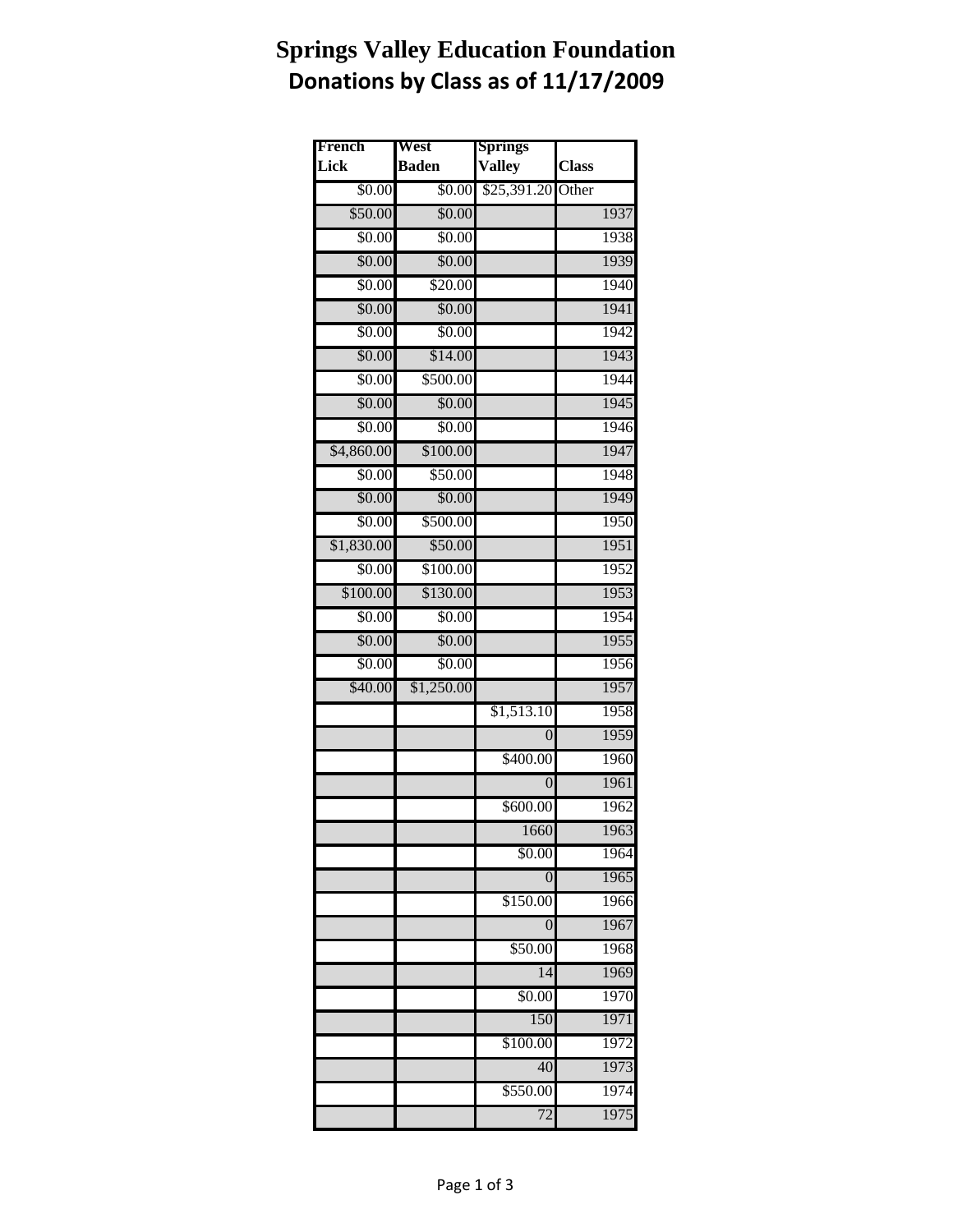## **Springs Valley Education Foundation Donations by Class as of 11/17/2009**

| French | West         | <b>Springs</b>   |              |
|--------|--------------|------------------|--------------|
| Lick   | <b>Baden</b> | <b>Valley</b>    | <b>Class</b> |
|        |              | \$0.00           | 1976         |
|        |              | 722              | 1977         |
|        |              | \$290.00         | 1978         |
|        |              | 860              | 1979         |
|        |              | \$22.00          | 1980         |
|        |              | $\overline{22}$  | 1981         |
|        |              | \$300.00         | 1982         |
|        |              | 1000             | 1983         |
|        |              | \$0.00           | 1984         |
|        |              | 1000             | 1985         |
|        |              | \$0.00           | 1986         |
|        |              | $\boldsymbol{0}$ | 1987         |
|        |              | \$0.00           | 1988         |
|        |              | 70               | 1989         |
|        |              | \$0.00           | 1990         |
|        |              | $\overline{0}$   | 1991         |
|        |              | \$0.00           | 1992         |
|        |              | $\Omega$         | 1993         |
|        |              | \$0.00           | 1994         |
|        |              | $\overline{0}$   | 1995         |
|        |              | \$0.00           | 1996         |
|        |              | $\overline{0}$   | 1997         |
|        |              | \$0.00           | 1998         |
|        |              | $\overline{0}$   | 1999         |
|        |              | \$0.00           | 2000         |
|        |              | $\overline{0}$   | 2001         |
|        |              | \$0.00           | 2002         |
|        |              | $\overline{0}$   | 2003         |
|        |              | \$0.00           | 2004         |
|        |              | 14               | 2005         |
|        |              | \$4,054.00       | 2006         |
|        |              | 2056.96          | 2007         |
|        |              | \$14.00          | 2008         |
|        |              | 0                | 2009         |
|        |              | \$0.00           | 2010         |
|        |              | 76.54            | 2011         |
|        |              | \$0.00           | 2012         |
|        |              | $\boldsymbol{0}$ | 2013         |
|        |              | \$14.00          | 2014         |
|        |              | $\overline{0}$   | 2015         |